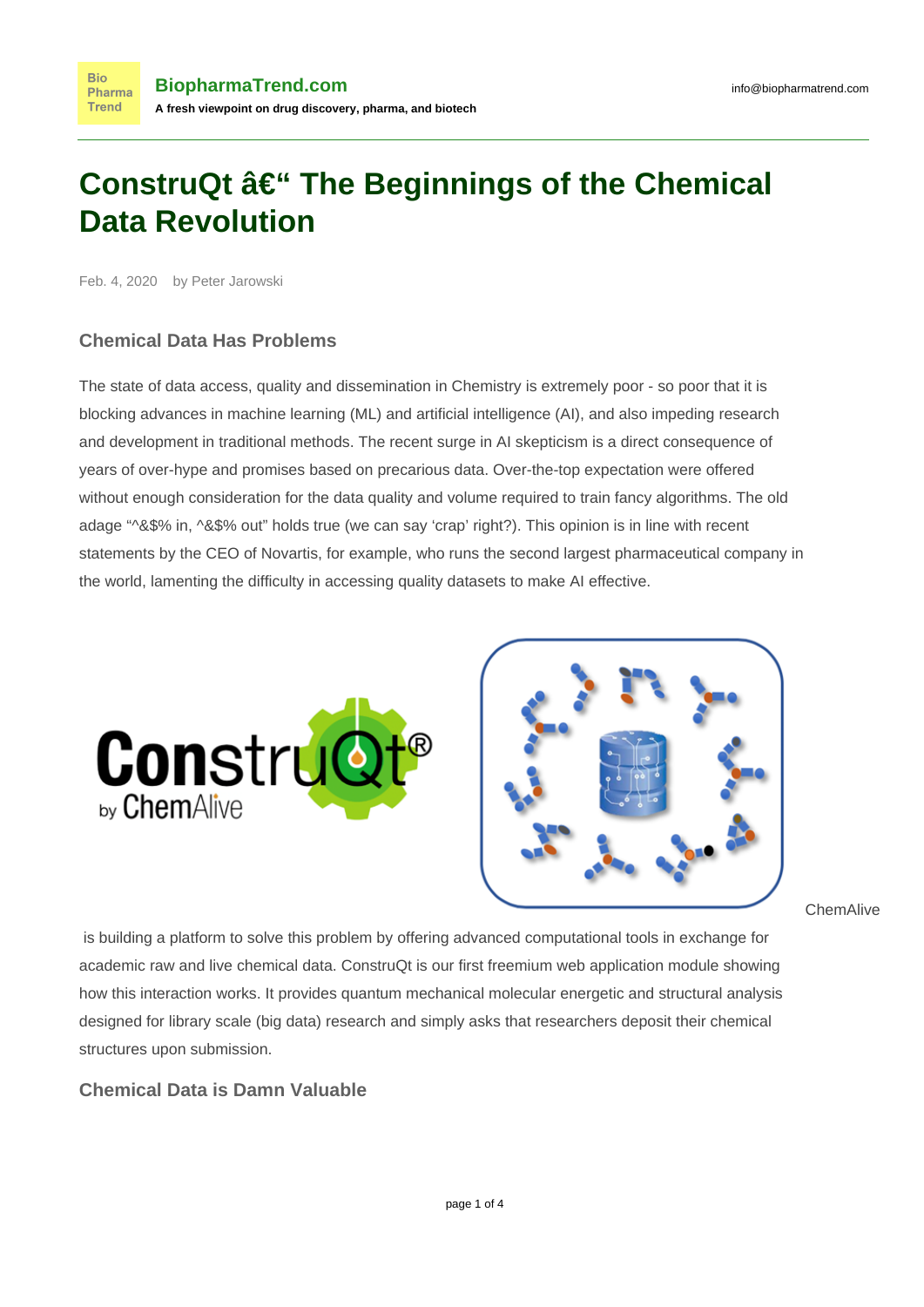Let's set the context. "Data is the new gold" is a statement of increasing significance. Scientific data as an industry is at least [20 billion USD p.a.](https://www.stm-assoc.org/2015_02_20_STM_Report_2015.pdf) based on the size of the peer reviewed scientific publication market. About 5 billion of that is related to Chemistry. In fact, chemical data is the most valuable scientific data based on highest frequency of [journal article piracy](https://physicstoday.scitation.org/do/10.1063/PT.6.3.20171221a/full/) – in other words, it is data (recipes) worth stealing. Chemistry and Electronic Engineering (EE) account together for over [50% of all patents filed](https://www.iam-media.com/law-policy/global-patent-market-10-charts). The monetary value of patents in Chemistry, based on [patent sale price](https://www.epo.org/news-issues/news/2019/20190312.html), far exceeds EE. Companies distributing published chemical data like Scifinder, Reaxys are only aggregators of the hard-earned, high-value data of, mostly, academic researchers, but they also act as gatekeepers to organized chemical information, with quite an upside for themselves. Public initiatives like [Pubchem](https://pubchem.ncbi.nlm.nih.gov/) and [Chemspider](http://www.chemspider.com/) do not have the same pizazz as their business counterparts, but are widely used to retrieve basic chemical information. Government initiatives like [NIST](https://www.nist.gov/) can be important tools as well. However, there is a problem. None of these platforms (commercial or public) are built for big data analytics. Their business models or data architectures do not allow a non-sparse connection between large curated datasets of molecular properties connected directly to molecular structure freely searchable.

#### **A Walk through the Chemical Data Freak Show**

In 2016, we set out to build algorithms for [ConstruQt](https://www.chemalive.com/construqt/), and discovered the extent of the data problem in chemistry. An early attempt to find acidity constants was particularly disappointing. The largest list (20,000 or so) is maintained in secret by a prominent software vendor, in collaboration with a prominent pharmaceutical company. Their prerogative. Public datasets of organic acids and bases are all over the place. We ultimately had to assemble our own list of about 5,000 values by hand. There is a company that makes its daily bread on selling a list of comparable size to data hungry medicinal chemists.

The problem was even worse when we looked for conformational energies to train and validate our conformational sub-routines. Thank you [Crystallographic Open Database](http://www.crystallography.net/cod/) (COD) for at least a sizable set of known XRD conformers (we can have a separate discussion about the value of this data for solution phase molecular shape). True energetic information is non-existent (I hope to be proven wrong) and NIST was helpful in securing at least a few data points.

In general, good datasets linked to chemical structure in a usable format are rare. Public initiatives to solve this do not work. Recently, we wanted a list of organic dyes and their data. A simple google search revealed a Chemspider dataset of 150 molecules. This could be downloaded in SMILES format (good start) after registration. Was the spectral data uploaded to these entries and connected to each SMILES? Of course not. The reason is the heart of the problem – there are no researchers in this beautiful world with the extra time to manually upload spectra to Chemspider with their only motivation a desire to be a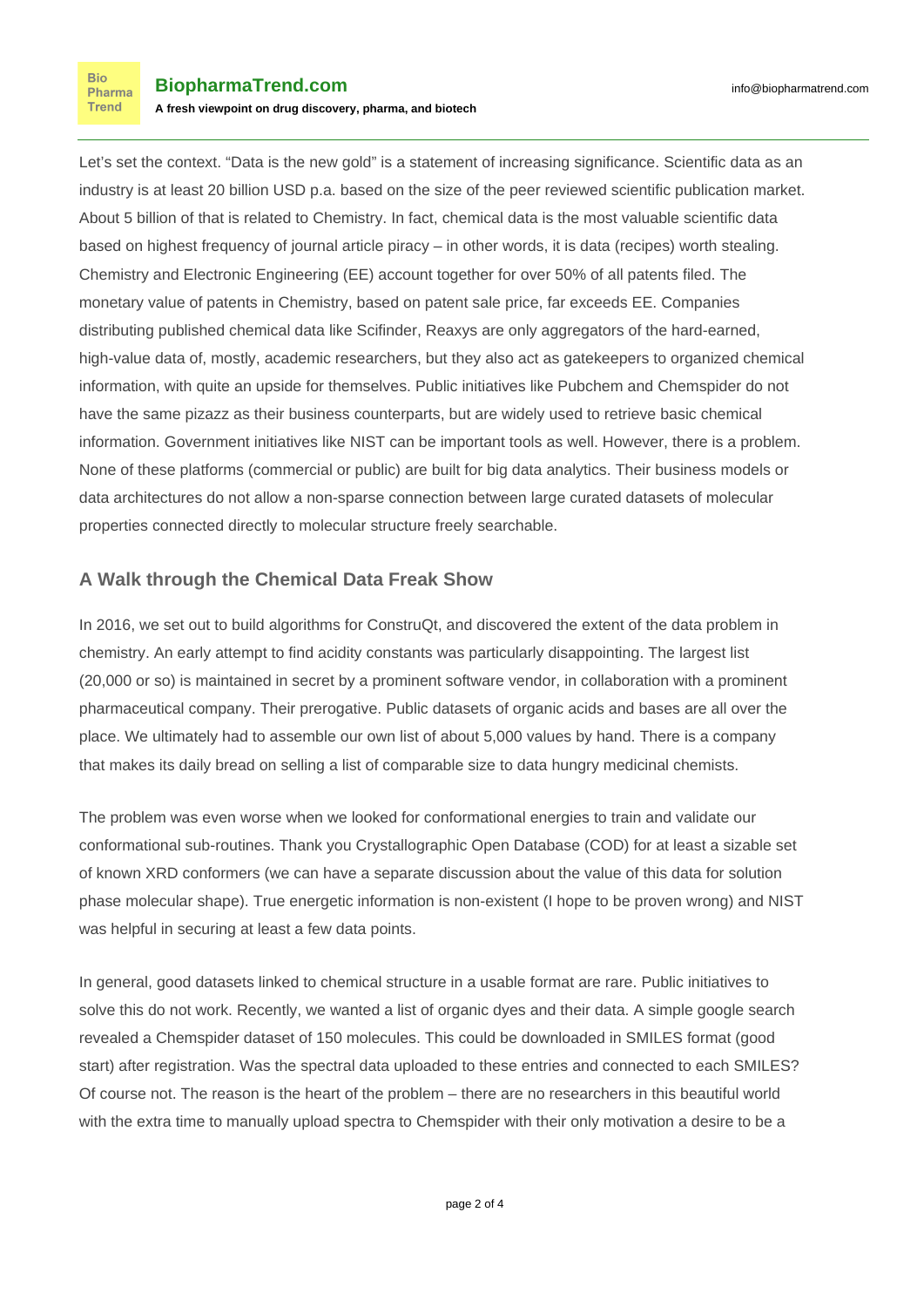**Bio** Pharma Trend

good chemical Samaritan. "Ain't nobody got time for that!" Such initiatives are designed by academic minds without consideration for what really motivates people.

### **Building a Proper Chemical Open Data Platform**

To get something, you need to give something. At ChemAlive we give state-of-the-art chemical predictive analytics based on quantum chemistry. With [ConstruQt,](http://app.chemalive.com/) we offer freemium tier quantum chemical calculations fully automated for all chemists connected to powerful computational infrastructure. The module performs automatic conformational, tautomeric and stereoisomeric enumeration of the input molecules (copy paste them as SMILES or draw them) and allows the user to choose to compute the entire molecular space or only a part of it using the fast semi-empirical PM6 method. Future integrations will allow DFT for highly engaged or paying users (that costs more money). The results are fully interactive allowing navigation of the structure with energy graphs and 3D structural display.

In exchange for this service, we want your meta data. That is our price. We are trying to monetize chemical information to eat and live. We are not Google or Facebook. We do not have ads, nor are we trying to influence you in any way. We want to connect chemical structure to intent. Who are you? What are you trying to accomplish? What kind of chemistry are you doing with what molecules? We are asking no more than what the publishing house is asking, except we will not block you from accessing your own data fi you can't afford the subscription. In this way, we can accelerate industrial chemical research with high-value tagged datasets of relevant (fresh) molecules to inform their commercial applications. We believe in helping the chemical industry design better, more efficient, molecules, with a lower environmental and climate impact. We are the good guys (for the moment).

ConstruQt can process hundreds of molecules per minute matching your current high-throughput requirements and enhancing the utility in screening applications. It can scale to thousands of CPUs in minutes and uses inexpensive spot computing. ConstruQt will deploy calculations based only on SMILES list input and return quantum chemical data in an SD file ready for integration with standard cheminformatics and drug discovery platforms or viewable on our platform.

Please try it here by simply registering here: [app.chemalive.com](http://app.chemalive.com/)

Read here for more information: <https://www.chemalive.com/construqt-api/>

For larger libraries and advanced quantum mechanics methods for increased accuracy or advanced properties (spectra, charges, reactions), please get in touch at [info@chemalive.com](mailto:info@chemalive.com).